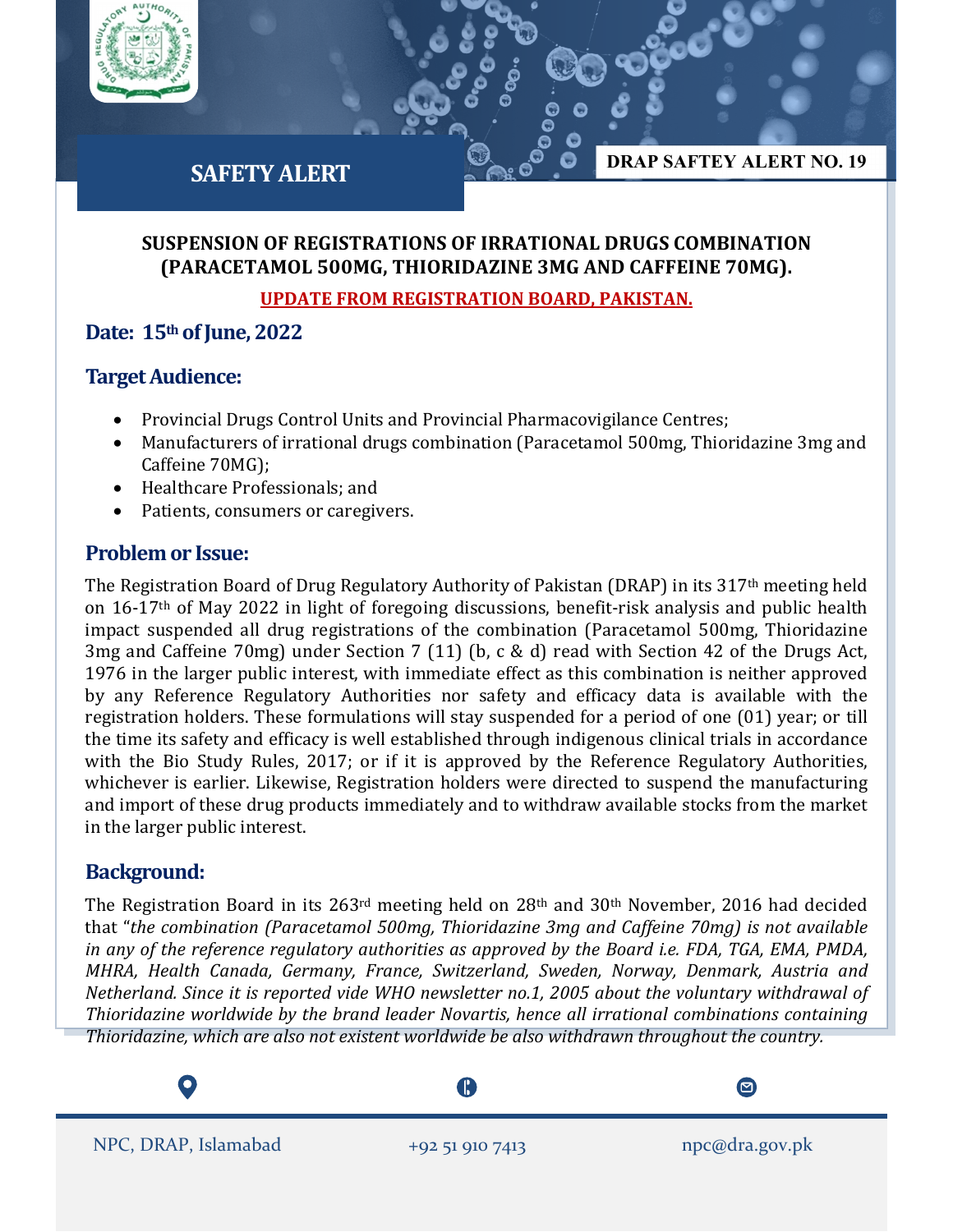

*Show cause notice will be served by the concerned Registration section after confirming international availability"*

In 293rd meeting held on 6th-8th January, 2020, the board was informed that show-cause notices were served to registration holders. Later on, M/s. Wilson Pharmaceutical, Islamabad filed a case in the Court of Senior Civil Judge (West) Islamabad. The Court vide their order dated 01-11-2018 rejected plaint under order VII rule 11 of CPC.

Meanwhile, Provincial Drug Inspector, Nowshera on account of safety and efficacy concerns and the decision made in 263rd meeting of the Drug Registration Board seized the said drug combination product from multiple sales outlets at district Nowshera and then served a showcause notice to M/s. Wilson, Islamabad. The General Manager of M/s. Wilson Pharmaceuticals Islamabad replied to him that the registration of Diagesic-P Tablet (Reg.No.015654) is still intact and renewed regularly from the DRAP and no proceeding regarding the cancellation/deregistration of Diagesic-P Tablet is initiated by DRAP. He had, therefore, requested for the final decision by DRAP in the case to further proceed in the matter.

Registration Board in its 293rd meeting held on 6-8th of January, 2020 deliberated on the matter in detail and decided to give an opportunity of personal hearing as per Drug Act, 1976 and Rules framed there under to both registration holders. In their reference Shifa international hospital also seconded the decision of the 263rd meeting that *"in the best interest of patient safety it is requested that company is to be directed by DRAP to remove this medicine Thioridazine from its combination product Diagesic-P. as its brand Melliril has been voluntarily recalled by Novartis due to serious cardiac side effects and later many other countries suspended its usage/ registration or imposed restrictions for use."*

Accordingly, in 313th meeting of the Registration Board it was discussed *"that as show-cause notices have already been issued to M/s Wilson Pharmaceuticals, Islamabad and M/s Cirin Pharmaceuticals (New Title: ICI Pakistan Ltd.), Hattar, therefore, Registration Board decided that management of abovementioned firms shall be given the opportunity of personal hearing in the forthcoming meeting of the Board under section 42 of the Drugs Act, 1976."*

Personal hearing before the Registration Board in its  $317<sup>th</sup>$  meeting was granted on  $17<sup>th</sup>$  May, 2022 at 10:00 A.M, wherein the board in light of the discussion of personal hearing, risk-benefit analysis and public health impact of the combination (Paracetamol 500mg, Thioridazine 3mg and Caffeine 70mg) decided to suspend all drug registrations of the combination (Paracetamol 500mg, Thioridazine 3mg and Caffeine 70mg) under Section 7 (11) (b, c & d) read with Section 42 of the Drugs Act, 1976 in the larger public interest, with immediate effect as this combination is neither approved by any Reference Regulatory Authorities nor safety and efficacy data is available with any registration holder for a period of 1 year or earlier subject some conditions.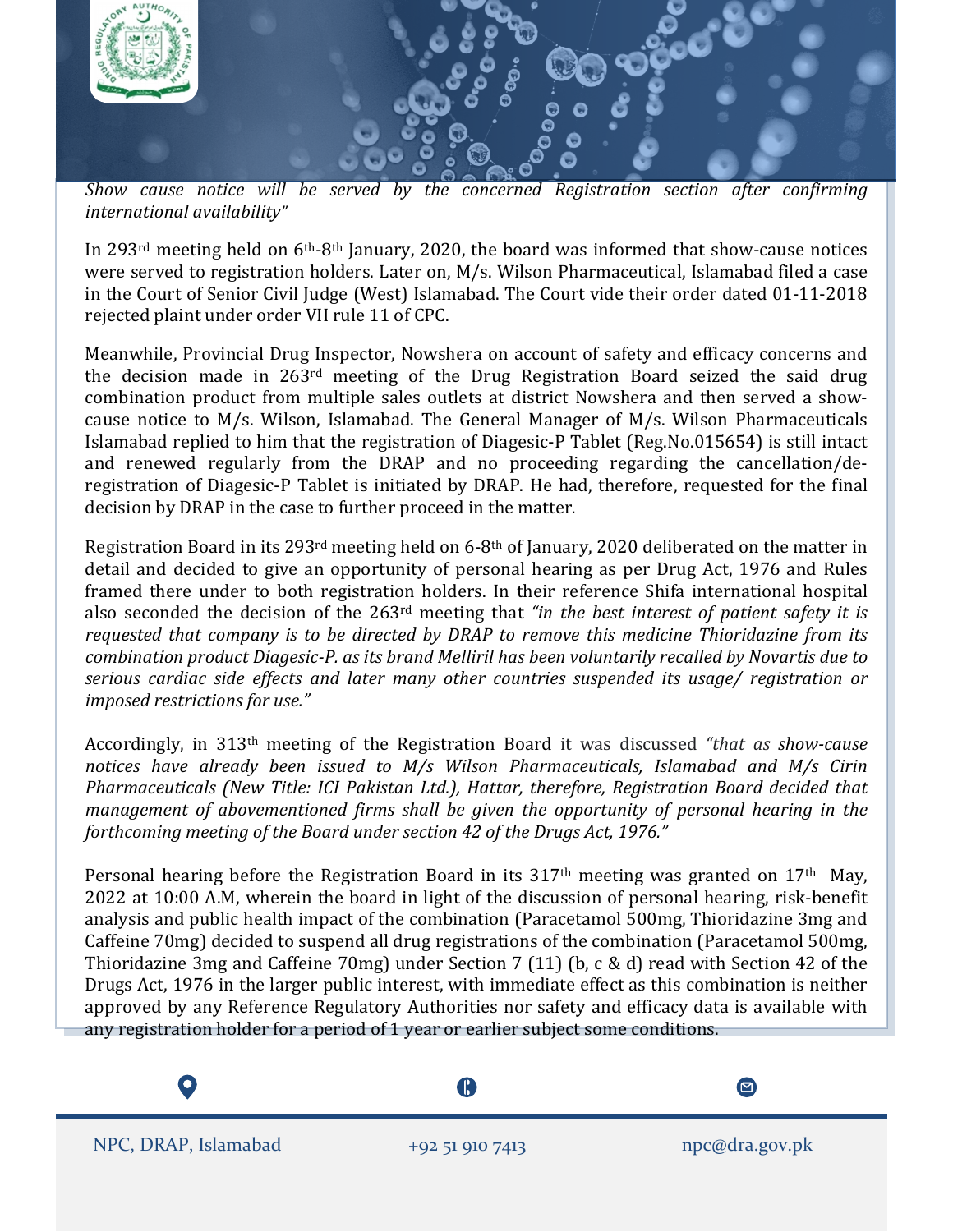

**Therapeutic GoodsAffected.**

 **Name**: Combination (Paracetamol 500mg, Thioridazine 3mg and Caffeine 70mg)  **Brand Names: Diagesic P** of Wilson's Pharmaceutical Islamabad; and **Pregesic** of Cirin Pharmaceutical Hattar (Now ICI Pakistan).

Drug Combination (Paracetamol 500mg, Thioridazine 3mg & Caffeine 70mg) is routinely prescribed by physicians as an analgesic and is commonly sold by pharmacies and medical stores.

### **Advice for patients.**

Patients and consumers are informed that the Registration Board of Drug Regulatory Authority of Pakistan (DRAP) in its 317<sup>th</sup> meeting held on 16-17<sup>th</sup> of May 2022 in light of discussions, benefitrisk analysis and public health impact suspended all drug registrations of the combination (Paracetamol 500mg, Thioridazine 3mg and Caffeine 70mg) under Section 7 (11) (b, c & d) read with Section 42 of the Drugs Act, 1976, therefore, patients who are using Drug Combination (Paracetamol 500mg, Thioridazine 3mg and Caffeine 70mg) may consult/ speak with their healthcare professionals for other treatment options available in the market.

#### **Advice for healthcare professionals.**

Healthcare professionals are informed that the Registration Board of Drug Regulatory Authority of Pakistan (DRAP) in its  $317<sup>th</sup>$  meeting held on  $16-17<sup>th</sup>$  of May 2022 in light of discussions, benefit-risk analysis and public health impact suspended all drug registrations of the combination (Paracetamol 500mg, Thioridazine 3mg and Caffeine 70mg) under Section 7 (11) (b, c & d) read with Section 42 of the Drugs Act, 1976 in the larger public interest, with immediate effect as this combination is neither approved by any Reference Regulatory Authorities nor safety and efficacy data is available with the registration holders. Healthcare professionals may stop prescribing to patients the Drug Combination (Paracetamol 500mg, Thioridazine 3mg and Caffeine 70mg). Healthcare professionals may prescribe other treatment options available in the market as analgesics to the patients.

## **Guidelines for reporting Adverse Drug Reactions (ADRs):**

Both healthcare professionals and patients are requested to report any adverse events they have experienced during their past treatment with Drug Combination (Paracetamol 500mg, Thioridazine 3mg and Caffeine 70mg) to **the National Pharmacovigilance Centre,** Drug Regulatory Authority of Pakistan through **[DRAP Med Vigilance E-reporting system](https://primaryreporting.who-umc.org/PK)** or at [npc@dra.gov.pk](mailto:npc@dra.gov.pk)

Similarly, adverse events can also be reported through **Med Safety Mobile Application** that is available for download from the App [store](https://itunes.apple.com/gb/app/web-radr-sav/id1439060917?mt=8) (For iOS devices) and [Google](https://play.google.com/store/apps/details?id=com.epidemico.webradr&hl=en&gl=US) Play (For Android devices).

A

 $\boldsymbol{\Xi}$